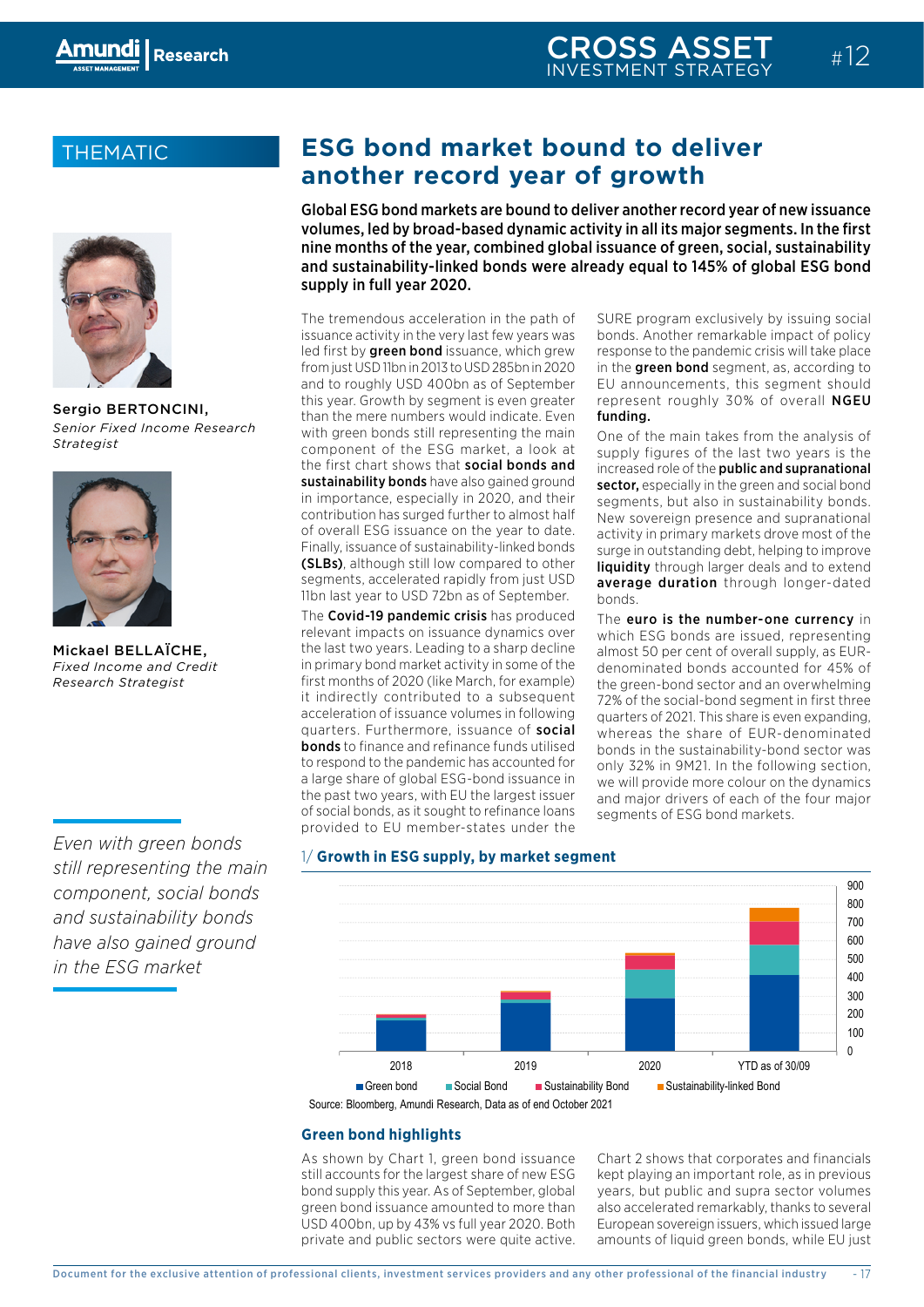### CROSS ASSET INVESTMENT STRATEGY

## **THEMATIC**

began its activity in this segment in Q3. The largest issuers on the year to date were the UK (close to USD 22bn), France (with USD 17.0bn) issuers totalled almost US and Germany (close to USD 15.0bn). Periphery v countries were active, too, for the first time with inaugural deals, as Italy and Spain issued

green bonds in the regions of USD 16bn and 0 n the year to date were the UK USD 6bn, respectively. European sovereign issuers totalled almost USD 90bn in supply, while issuance by supranationals will be further pushed in Q4 by the inaugural green EU bond, which was placed in mid-October.

 $#12$ 

#### 2/ Green Bond supply, by issuer sector  $\,$  3/ Sovereign Green Bond issuance





#### **Social and sustainability bonds highlights**

**Social-bond issuance reached almost USD** (which combine green and social projects) segment, issuing roughly USD 25bn worth for Reconstruction & Development was the 3Q21. The frontloading of large parts of bond supply in 1H21 did not come as a surprise, as the EU wanted to focus on NGEU funding in were quite active in sustainability bonds of USD 8bn, or just 5%. However, corporates whereas non-financial corporate issuance of related to the Covid-19 pandemic, in the corporates and financials to combine s 170bn in 9M21 and therefore already exceeded vith a market share of 18%, both years, supranationals and agencies full year 2020 issuance (USD 155bn). In with financials' 27%, drov financial issuers were also quite active in this 60 2H21. Besides supranationals and agencies, 120 bonds, added USD 31.7bn of bonds to total CADES, the second-largest issuer of social first place, cumulated more than EUR 100bn social bonds amounted to a smaller amount contributed the lion's share of the record amount, while the private sector continued to play a more limited role. EU SURE bonds between Q4 2020 and H1 this year, while social-bond supply in 1H21 and USD 5.9bn in (15% of global social bonds issued in 9M21),



sufficient amount of eligible green assets is can also be used to fill in the gaps when a 20 90 more relevant and as social expenditure and green expenditures in a sustainabilitycorporates and financials to combine social amount issued in full year 2020 (000 Start). to USD 58bn in 9M21, almost double the contribution to a remarkable 45%, amounting with a market share or low, which, coupled<br>with financials' 27%, drove the private sector not available to tap the green bond market. (which combine green and social projects), and green expenditures in a sustainability<br>bond format, as social topics are becoming with a market share of 18%, which, coupled amount issued in full year 2020 (USD 31bn).

טי<br>. the Asian Infrastructure Investment Bank, Supranationals took the lead in this segment and issued USD 36.7bn (27.8%) of sustainability 10 largest issuer, with USD 20.6bn, followed by are from this segment. The International Bank bonds, which is why the three largest issuers at close to USD 6.0bn, and the International Development Association, with USD 4.3bn. for Reconstruction & Development was the

#### 50 4/ **Social bond quarterly issuance** 5/ **Social Bond issuance mostly driven**   $\mathbf{b}$  **y** supranationals



*The euro is the numberone currency in which ESG bonds are issued*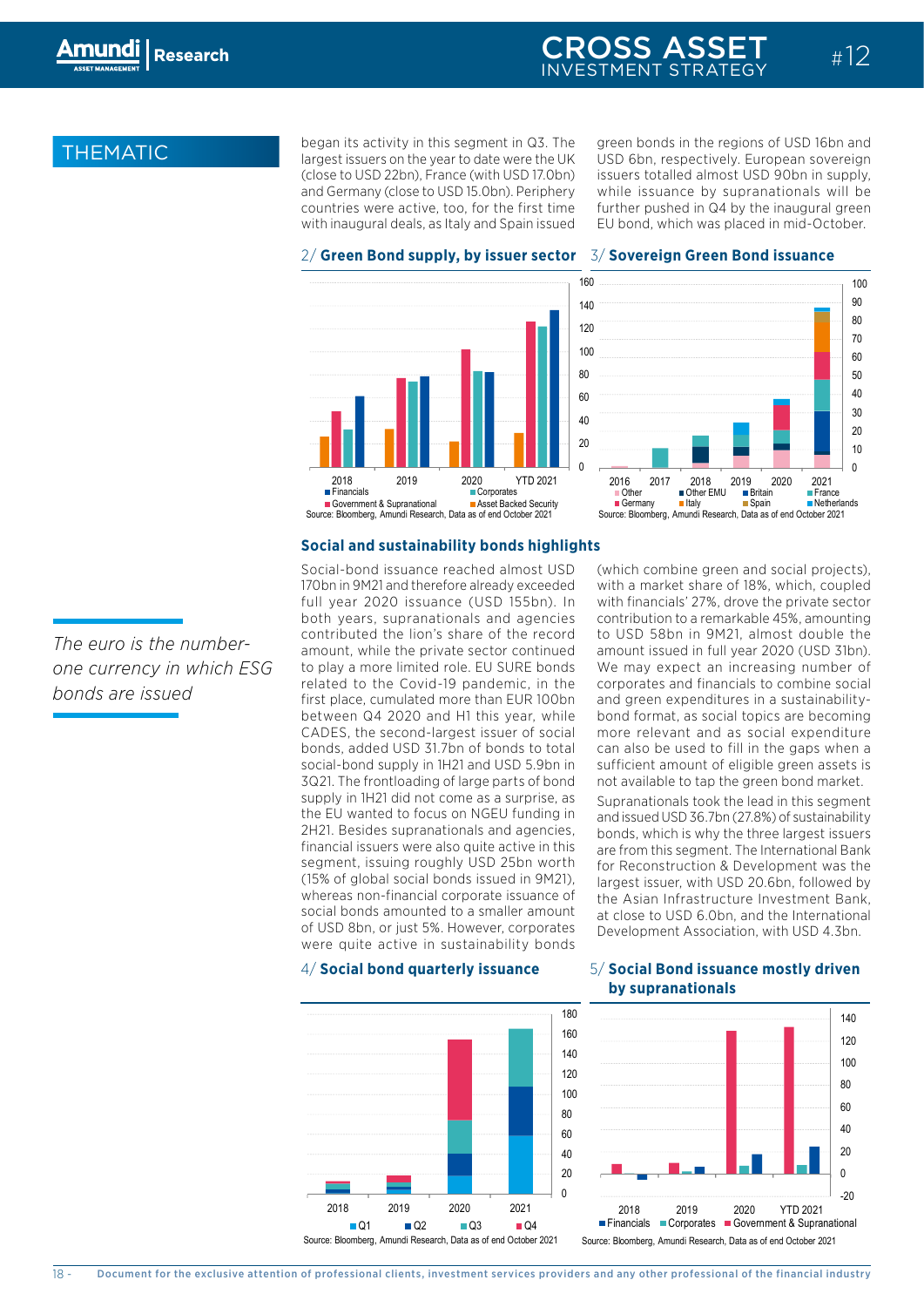40

### **THEMATIC**



6/ **Sustainability bond supply,**

 $\mathcal{L}(\mathcal{L}^{\mathcal{L}})$  and  $\mathcal{L}^{\mathcal{L}}$  and  $\mathcal{L}^{\mathcal{L}}$  and  $\mathcal{L}^{\mathcal{L}}$  and  $\mathcal{L}^{\mathcal{L}}$ 

#### $\sigma$  sustainability bond supply; by  $\sigma$  is sustainability bond supply; 7/ **Sustainability bond supply, by issuer sector**

 $\mathcal{F}_{\mathcal{A}}$  final supranationals  $\mathcal{F}_{\mathcal{A}}$  for  $\mathcal{F}_{\mathcal{A}}$  for  $\mathcal{F}_{\mathcal{A}}$ 



### $SLB$  highlights

*2022 is likely to be another year of strong growth for the ESG bond market*

SLBs represent an increasingly important part of 80 the effort to finance a global transition towards climate neutrality, and the rapid uptake of this instrument type is the result of a broadening range of entities (in particular corporates), seeking access to sustainable finance that is not immediately tied to a specific pool of eligible projects. As a result, issuance activity in the SLB market picked up significantly in 2021, amounting to roughly USD 70bn in 9M21, seven times the volume recorded in FY20. A look at the quarterly trend shows a sort of exponential progress, with Q3 equalling H1 volumes, while the following chart shows the dominant role of corporates in driving this segment's growth. 60 50 The strong dynamic in this segment has been supported by continuing issuer diversification, with 25 inaugural issuers in Q1, more than 50 newcomers in Q2 and further 23 in Q3. Sector diversification has improved too, as, despite the dominant initial role of utility companies, an increasing number of issuers from other sectors meredamig namber or issuers nomiciner see speem issuing maagaraf Sups.







2018 2020 YO 2021 YO 2021 YO 2021 YO 2021 YO 2021 YO 2021 YO 2021 YO 2021 YO 2021 YO 2021 YO 2021 YO 2021 YO

*Corporates are expected to remain quite active in all segments, probably to accelerate their Sustainability-linked bonds volumes*

#### **What about 2022 trends?**

2022 is likely to be another year of strong growth for the ESG bond market, combining the role played from corporates, supra & agencies issuers, as has been the case for a number of years, with significant supply also from sovereigns in both DM and EM regions.

We may expect corporates to remain quite active in all segments, but as this year has shown, probably to accelerate their SLB volumes incrementally. Supra and agencies will keep contributing to market growth but probably at a slower pace than in the past two years, which was driven by the strong, prompt policy response to the pandemic crisis. After the remarkable role played by SURE bonds in the social segment in just a few quarters, we

may expect the highest percentage of bonds to come with a green label, thanks to the arrival of the EU's NGEU green bonds. Supra will likely be the driving force behind ESG issuance, but agencies should also be strong issuers. Finally, both DM and EM sovereigns are likely to focus on ESG issuance (and in particular green bonds) in 2022, as the green transition grows in political importance. We may expect both inaugural green benchmarks by new sovereigns already reportedly considering to tap the ESG market, and a growing presence from sovereigns already involved, the latter mainly European issuers. The same combination of new entrants and additional supply from active issuers may be expected from EM sovereigns, too.

*Finalised on 22 November 2021*

20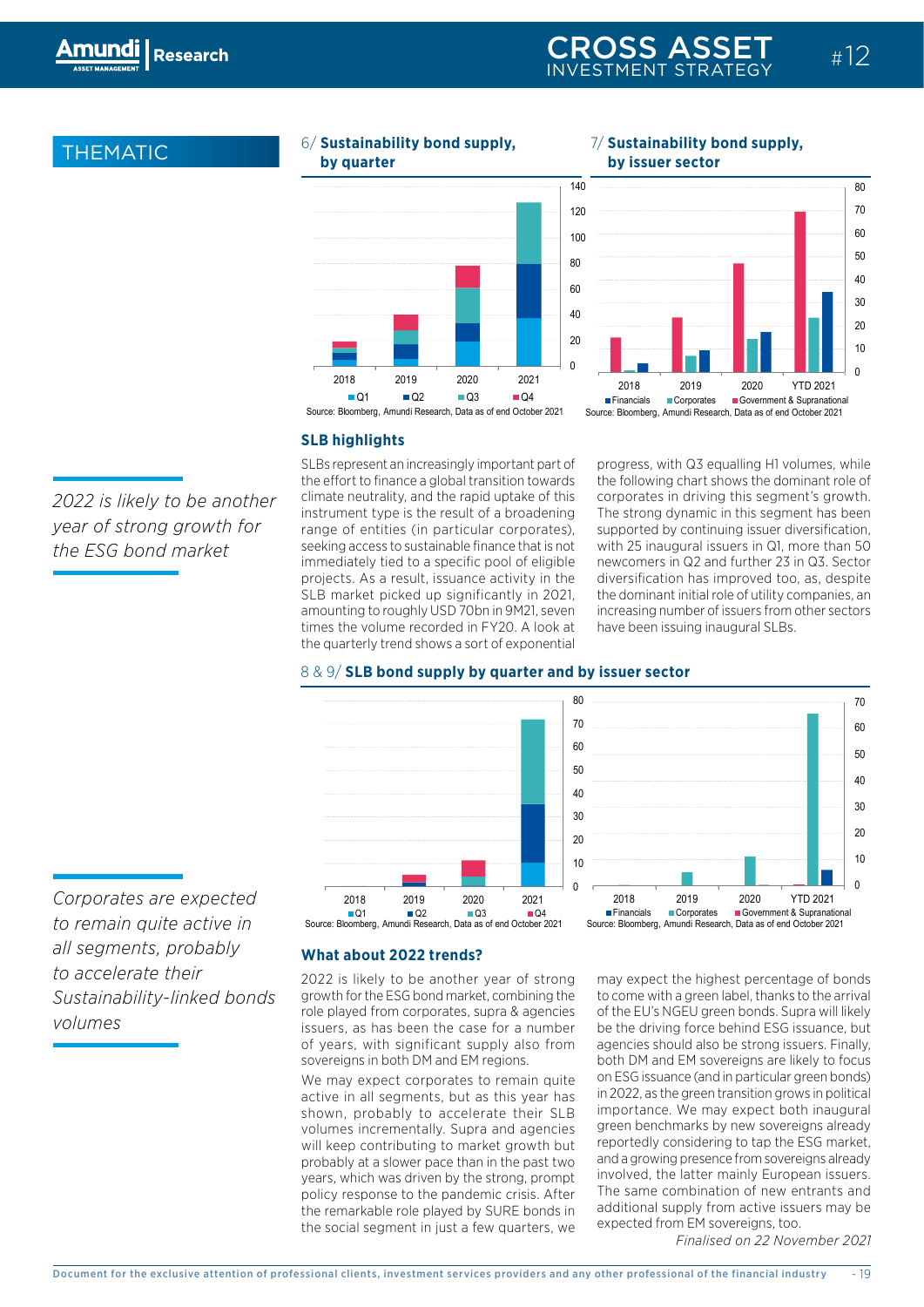### THEMATIC

#### **Major ESG bond market segments**

#### This box provides the reader with definitions of different types of ESG bonds mentioned in the piece

Green bonds: sometimes called "environmental bonds". This is a (non-bank) bond loan issued on the financial markets by a company or a public entity (community, international agency, etc.) to finance projects contributing to the ecological transition. The difference, compared to traditional bonds, lies in the commitments made by the issuer on the one hand, on the precise use of the funds collected, which must relate to projects having a favorable impact on the environment, and, on the other hand , on the publication, each year, of a report giving investors an account of the life of these projects.

Social bonds: bonds that raise funds for projects with positive social aims in the areas of affordable basic infrastructure, access to essential services, affordable housing, employment generation, food security and socioeconomic advancement and empowerment.

Sustainability bonds: the segment combines green and social assets. The proceeds of these bonds finance a combination of both green and social projects, activities or expenditures.

Sustainability-linked bonds (SLB): SLBs are linked to the issuer's overall sustainability strategy and its progress in this area. In this respect, they are forward-looking, performance-based instruments. Typically, this results in a structure in which the bond coupon can vary depending on whether or not the issuer achieves predefined sustainability or ESG objectives.